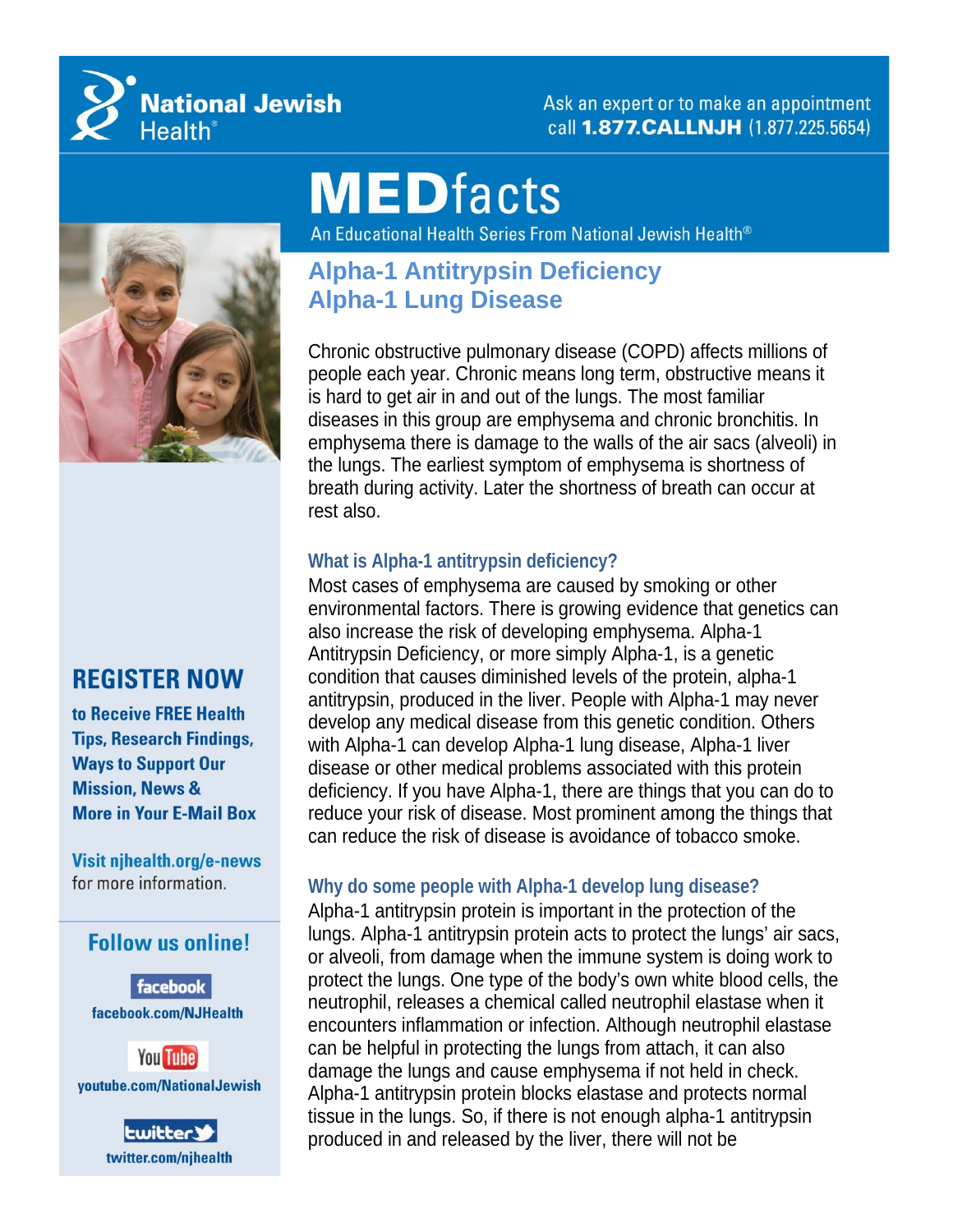enough to protect the lungs' alveoli and emphysema or COPD develops. This is Alpha-1 lung disease. About 1 in every 3,500 people has severe Alpha-1. The majority of people who have Alpha-1 are of Northern European decent, especially Scandinavians, but it has been found in all ethnic groups.

#### **What are the symptoms of Alpha-1 lung disease?**

People who develop Alpha-1 lung disease can develop shortness of breath by the time they are 40 or 50 years old, frequently earlier in those who smoke cigarettes. Some with Alpha-1 lung disease will develop bronchitis and eventual disruption of the normal architecture of the bronchial tubes and air sacs, such as bronchiectasis and emphysema. This can lead to recurrent episodes of cough, sputum production and even pneumonia. But shortness of breath is the most common symptom with developing Alpha-1 lung disease.

#### **What tests diagnose Alpha-1?**

Because Alpha-1 related disease is COPD, the diagnosis is made by the same methods. Your doctor may have you do a number of tests to evaluate your breathing. These may include:

- Detailed medical history including family history of lung disease
- Physical exam,
- **Blood tests.** In addition, two special blood tests determine the diagnosis of Alpha-1 Antitrypsin Deficiency. Alpha-1 antitrypsin blood level, Pi-type or phenotype (structure of the protein made by the Alpha-1 gene), and genotype (testing the Alpha-1 DNA). In people with Alpha-1 lung disease, the blood level of alpha-1 antitrypsin will often be very low, less than 20 percent of the normal level. The phenotype (Pi-type) of the alpha-1 antitrypsin protein in a person is determined by identifying how the protein moves on an electrified gel. A normal protein is referred to as an M protein. A person with normal alpha-1 antitrypsin proteins is referred to as Pi MM. The most common abnormal proteins are S, Z and F. Sometimes a gene will make no protein; this a "null" gene. When you have two Z genes, you are Pi ZZ, and a person that is most likely to get Alpha-1 lung and/or liver disease.
- **Chest radiograph or Chest CT scan**. A chest x-ray may reveal that the lungs are hyper inflated due to emphysema. A chest CT will show a pattern of emphysema specific to Alpha-1. When the normal small air sacs (alveoli) of the lungs break down and consolidate, they look like large holes in the lung, like the holes in Swiss cheese. In those who smoke but don't have Alpha-1, emphysema will occur more frequently in the upper part of the lung. In those with Alpha-1 emphysema, the lower parts of the lung are most commonly affected. Bronchiectasis can occur in those with Alpha-1 lung disease. This is the permanent dilation and thickening of the bronchial tubes from chronic inflammation.
- **Pulmonary function tests**. Breathing tests that test for abnormal airflow are called pulmonary function tests (PFTs). In people with emphysema, the volume of air expelled from the lungs in one second (FEV1) will be diminished relative to the total amount of air expelled. Air can get out, but at a slower rate. People with emphysema will also tend to have hyper inflated lungs, and they will trap air in their lungs. This hyperinflation and air trapping tends to worsen with exercise. This is one reason that people with emphysema feel short of breath soon after starting exercise. Finally,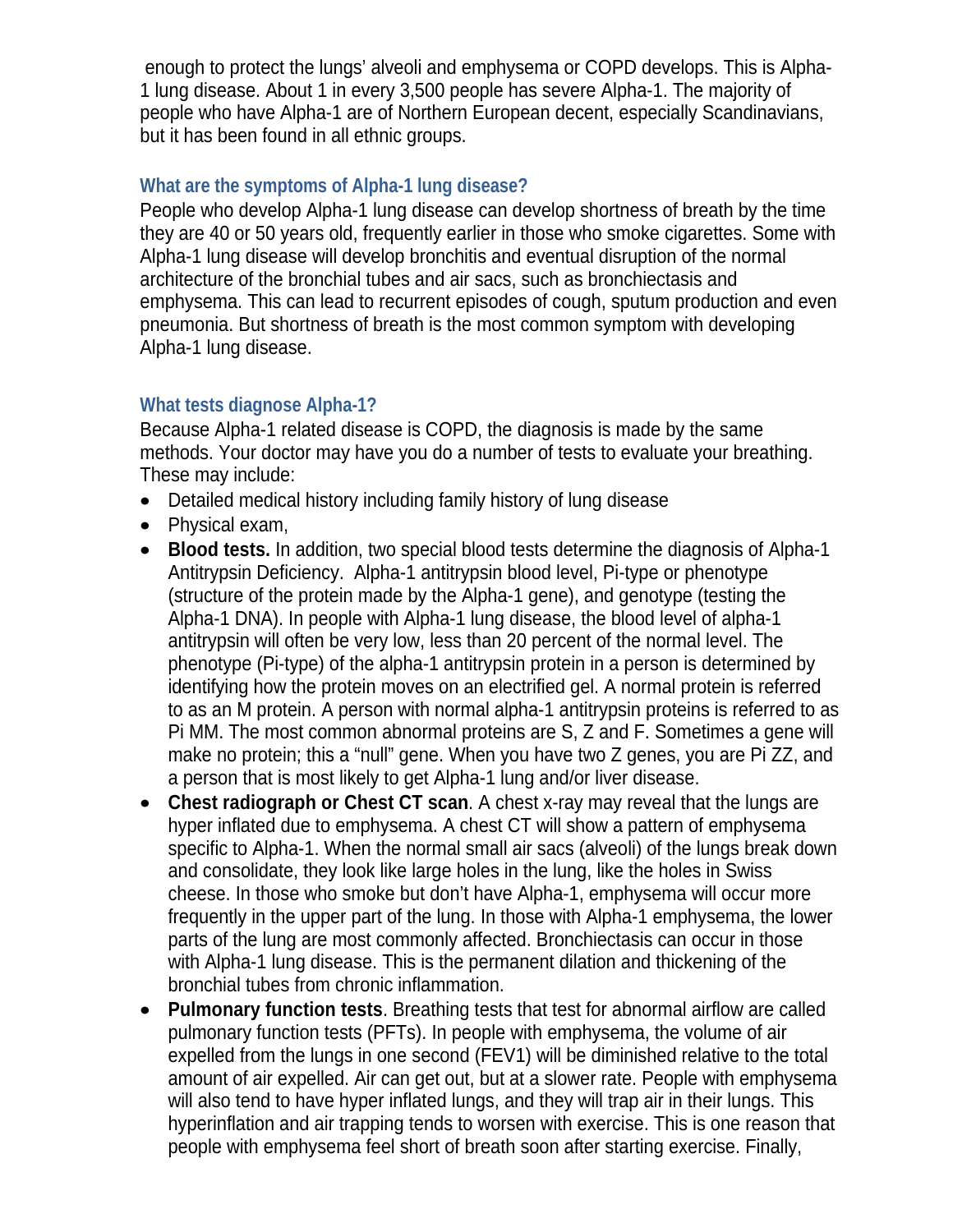complete PFTs measure how well the lungs can exchange oxygen  $(O_2)$ , which we want to get into our body. This is referred to as the diffusion capacity. When the small air sacs of the lung break down to form larger air sacs, or emphysema, the capacity of the lungs to exchange oxygen with the blood is impaired.

#### **What specialist should I see if I have Alpha-1 lung disease?**

If you have any abnormal Alpha-1 genes (e.g., Z, S, F, null), discuss the risk of lung disease with your Alpha-1 doctor. Different Alpha-1 genes lead to different risk for disease. You may be referred to a pulmonologist who specializes in Alpha-1 lung disease.

#### **How does Alpha-1 lung disease affect other organs and systems in the body?**

- **Liver disease.** In addition to causing lung disease, 25 percent of people with Alpha-1 deficiency due to the PiZZ genes will develop liver disease. Liver disease from Alpha-1 can also affect newborns and children.
- **Skin disease.** Panniculitis is a disorder of skin tissue, including fat that lies underneath the skin. It usually involves inflamed, red lumps, often found on the legs. This condition is very rare. Alpha-1 antitrypsin replacement therapy is effective for the treatment of skin lesions.
- **Pulmonary hypertension.** This is a disorder of large and small blood vessels in the lung that leads to increased pressure, or hypertension, in the large vessels leading to the lungs from the right side of the heart. In very severe cases, the increasing pressure inside the right side of the heart can lead to right heart failure. This can be evaluated by cardiac ultrasound (cardiac echo) or heart catheterization.
- **Hypoxemia.** Low oxygen levels in the bloodstream (hypoxemia) can be measured using a finger pulse oximeter. Severe emphysema and living at high altitude can be associated with hypoxemia and will require you to wear oxygen when walking, with sleep, or even 24 hours a day. Prolonged hypoxemia can cause pulmonary hypertension.
- **Cachexia**. Significant weight loss, poor appetite, muscle atrophy and fatigue in someone who is not trying to lose weight is called cachexia. In people with Alpha-1, this condition is caused by the spillover of the inflammatory chemicals from the affected lung or liver into the main bloodstream and by the increasing amount of the body's energy that is devoted to the respiratory muscles.
- **Deconditioning.** This is decreased ability to sustain a physical effort, from walking to carrying grocery bags. The diagnosis of deconditioning is based on your symptoms and completion of a cardiopulmonary exercise test ordered by your doctor.
- **Cardiovascular disease.** Overlap with coronary artery disease and hypertension is common in people with Alpha-1. The shortness of breath, hypoxemia and deconditioning may be worse. All people with Alpha-1 may be screened for cardiac disease. Attention should be paid to medications prescribed for the treatment of both conditions, as several lung medications can worsen a heart condition, and some medications used to treat hypertension and angina can negatively affect the lung.
- **Thromboembolic disease.** People with Alpha-1 can develop blood clots, especially in the veins of the calves and thighs, which later can migrate into the lung circulation and cause pulmonary embolism. Engorged and painful veins or acute severe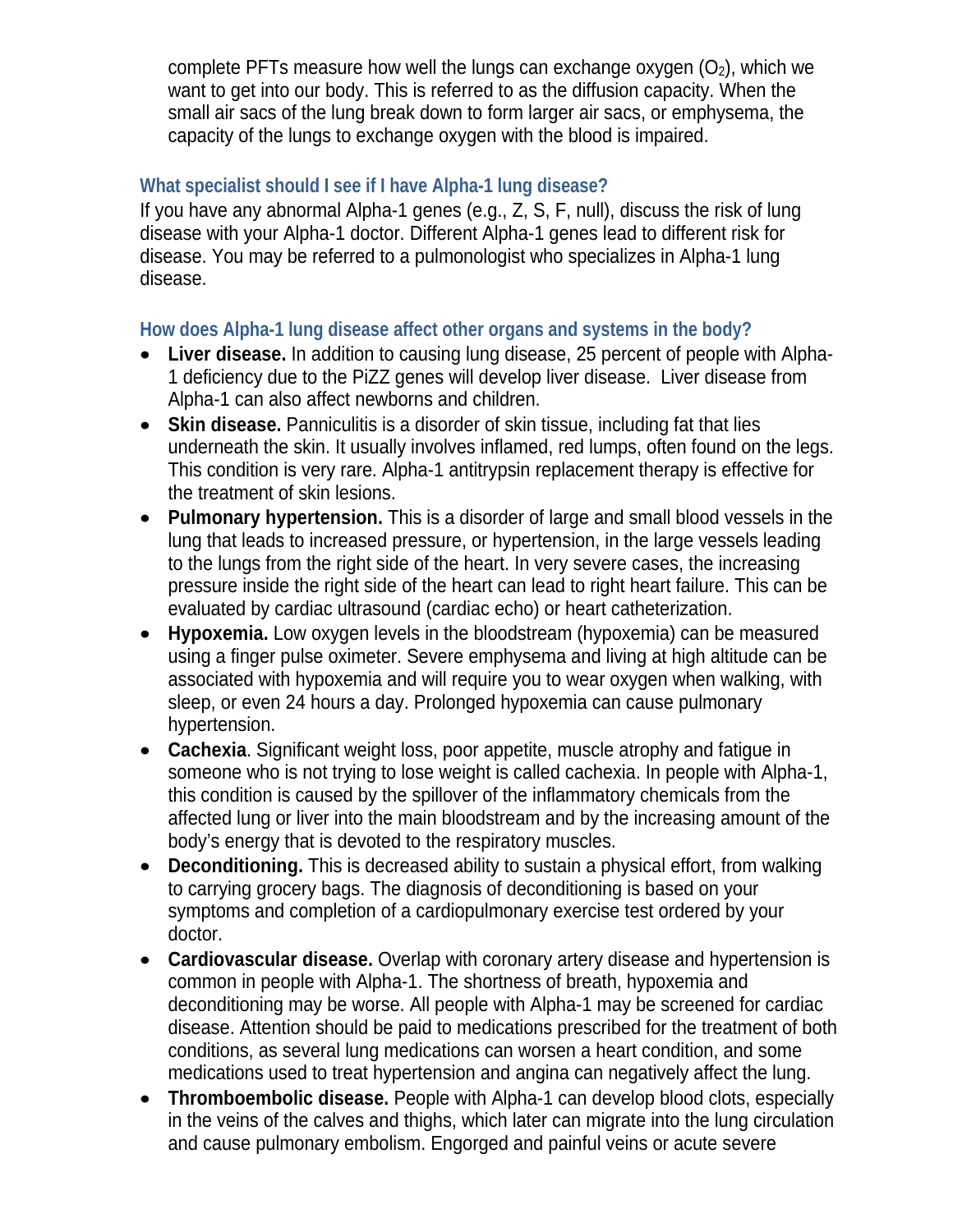shortness of breath are symptoms associated with this disease. Testing in a hospital setting is necessary to perform a leg ultrasound and chest computed tomography. Treatment with blood thinners is the usual treatment.

- Infections.
	- o Nontuberculous mycobacteria lung infection, also called NTM, MAC or MAI, may occur more often in people with Alpha-1, even in heterozygous people, such as PiMZ. Nontuberculous mycobacteria are organisms commonly found in water and soil that can cause a lung disease resembling tuberculosis, although not contagious. Nontuberculous mycobacteria are difficult to treat, and consultation with an infectious disease specialist is often helpful.
	- o People with Alpha-1 who have a catheter like a port or PICC line for weekly Alpha-1 antitrypsin augmentation therapy administration can develop catheterrelated bloodstream infections with bacteria found commonly on the skin. Testing in a hospital setting is necessary to collect blood cultures. It is recommended to remove the catheter while receiving antibiotic treatment and carefully reconsider placing a new catheter.
- **Lung cancer.** There is some evidence that people with Alpha-1 Z or S genes may be at increased risk of developing lung cancer, even in the absence of exposure to cigarette smoke or asbestos, the two most common risk factors for lung cancer. A CT of the chest is a useful screening method for lung cancer.

#### **How is Alpha-1 Antitrypsin Deficiency managed?**

People with Alpha-1 may live long, healthy lives without ever getting lung or liver problems from their Alpha-1. For those who develop emphysema or COPD, treatment starts with the same medications and therapies used for those who get COPD without Alpha-1. The medications include:

- Inhaled bronchodilators
- Combination medication
- Inhaled corticosteroids
- Medication to prevent COPD flare-ups

In addition, specific therapy has been available for Alpha-1 lung disease since 1987, a class of medicine called augmentation therapy. This medication augments the alpha-1 antitrypsin protein in the blood with normal alpha-1 antitrypsin from healthy plasma donors and is infused into an arm vein. The dose is adjusted based on body weight, and this treatment is given once a week. This therapy does not help people with liver disease due to Alpha-1. There are currently four brands of augmentation therapy approved in the U.S. They include:

- Prolastin<sup>®</sup>
- Aralast<sup>TM</sup>
- Zemaira<sup>®</sup>
- Glassia<sup>®</sup>

In addition to medications, treatment includes:

- Avoiding infection
- Oxygen therapy for those with oxygen saturation levels below 89%